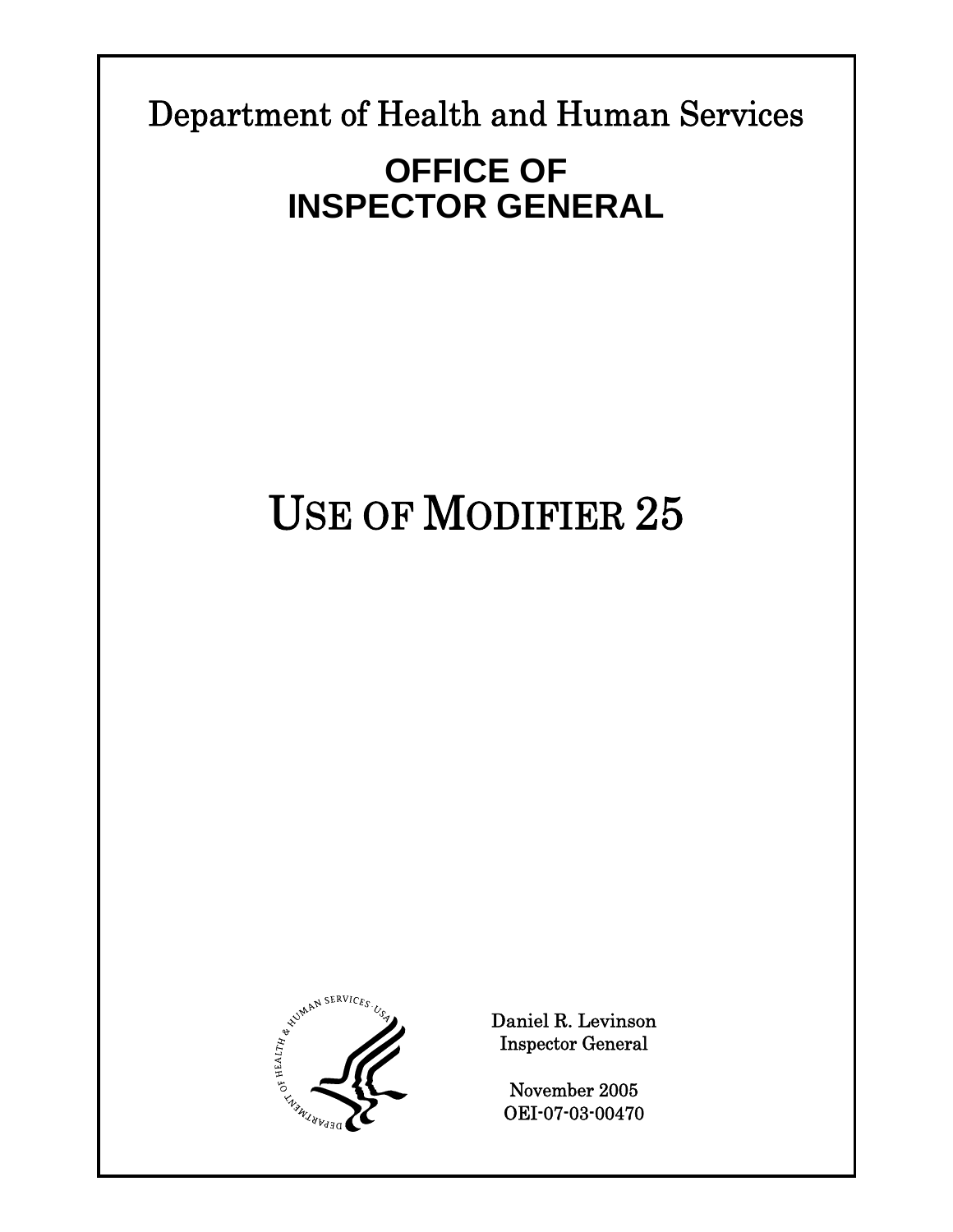# *Office of Inspector General*

http://oig.hhs.gov

The mission of the Office of Inspector General (OIG), as mandated by Public Law 95-452, as amended, is to protect the integrity of the Department of Health and Human Services (HHS) programs, as well as the health and welfare of beneficiaries served by those programs. This statutory mission is carried out through a nationwide network of audits, investigations, and inspections conducted by the following operating components:

# *Office of Audit Services*

The Office of Audit Services (OAS) provides all auditing services for HHS, either by conducting audits with its own audit resources or by overseeing audit work done by others. Audits examine the performance of HHS programs and/or its grantees and contractors in carrying out their respective responsibilities and are intended to provide independent assessments of HHS programs and operations in order to reduce waste, abuse, and mismanagement and to promote economy and efficiency throughout HHS.

# *Office of Evaluation and Inspections*

The Office of Evaluation and Inspections (OEI) conducts management and program evaluations (called inspections) that focus on issues of concern to HHS, Congress, and the public. The findings and recommendations contained in the inspections generate rapid, accurate, and up-todate information on the efficiency, vulnerability, and effectiveness of departmental programs. OEI also oversees State Medicaid Fraud Control Units which investigate and prosecute fraud and patient abuse in the Medicaid program.

# *Office of Investigations*

The Office of Investigations (OI) conducts criminal, civil, and administrative investigations of allegations of wrongdoing in HHS programs or to HHS beneficiaries and of unjust enrichment by providers. The investigative efforts of OI lead to criminal convictions, administrative sanctions, or civil monetary penalties.

# *Office of Counsel to the Inspector General*

The Office of Counsel to the Inspector General (OCIG) provides general legal services to OIG, rendering advice and opinions on HHS programs and operations and providing all legal support in OIG's internal operations. OCIG imposes program exclusions and civil monetary penalties on health care providers and litigates those actions within HHS. OCIG also represents OIG in the global settlement of cases arising under the Civil False Claims Act, develops and monitors corporate integrity agreements, develops compliance program guidances, renders advisory opinions on OIG sanctions to the health care community, and issues fraud alerts and other industry guidance.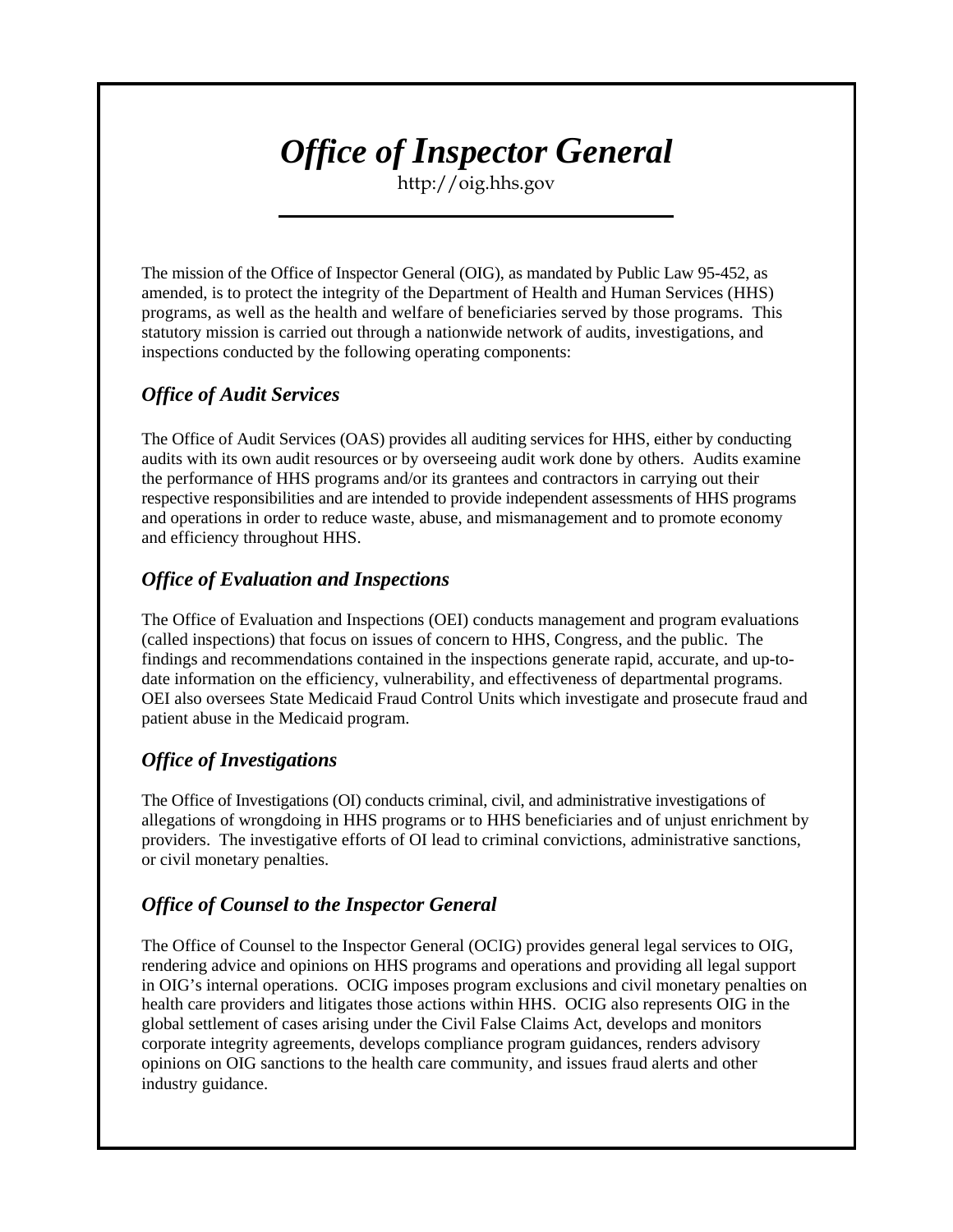# **OBJECTIVE**

To determine the extent to which use of modifier 25 meets Medicare program requirements.

# **BACKGROUND**

Medicare payments for medical procedures include payments for certain evaluation and management (E/M) services that are necessary prior to the performance of a procedure. The Centers for Medicare & Medicaid Services (CMS) does not normally allow additional payments for separate E/M services performed by a provider on the same day as a procedure. However, if a provider performs an E/M service on the same day as a procedure that is significant, separately identifiable, and above and beyond the usual preoperative and postoperative care associated with the procedure, modifier 25 may be attached to the claim to allow additional payment for the separate E/M service. In calendar year 2002, Medicare allowed \$1.96 billion for approximately 29 million claims using modifier 25.

The Office of Inspector General (OIG) randomly selected 450 claims billed in calendar year 2002 using modifier 25 for medical review. OIG requested from the appropriate providers all medical records for services provided to the beneficiary on the date of service listed on the sampled claim. OIG was able to contact the providers who submitted 431 of these sampled claims; therefore, 19 claims were excluded from the analysis. OIG contracted with certified professional coders to determine whether the use of modifier 25 met program requirements. OIG also conducted structured interviews with all carriers focusing on their understanding, outreach, and oversight regarding modifier 25; conducted interviews with staff in CMS central and regional offices about their oversight of modifier 25 use; and reviewed examples of carrier outreach relating to modifier 25.

## **FINDINGS**

**Thirty-five percent of claims using modifier 25 that Medicare allowed in 2002 did not meet program requirements, resulting in \$538 million in improper payments.** Medicare should not have allowed payment for these claims because the E/M services were not significant, separately identifiable, and above and beyond the usual preoperative and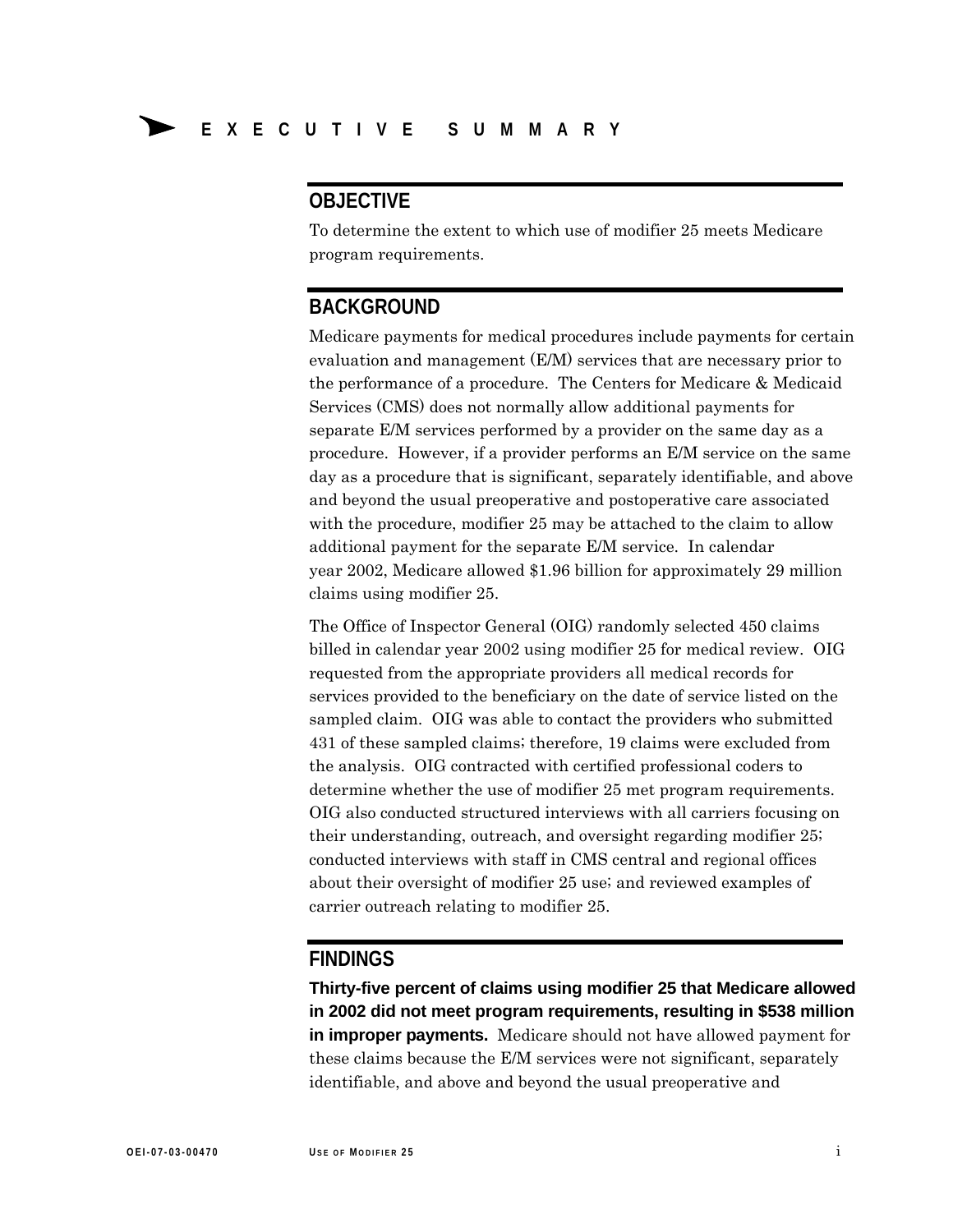postoperative care associated with the procedure; or because the claims failed to meet basic Medicare documentation requirements.

**Some additional claims did not meet program requirements, although the unnecessary use of modifier 25 may not have resulted in improper payments.** A large number of claims submitted used modifier 25 unnecessarily, such as by attaching the modifier to an E/M claim when no other service was performed on the same day. While such use may not lead to improper payments, it does fail to meet program requirements.

**Carrier oversight related to modifier 25 is limited.** Carriers use different methods to provide outreach regarding the use of modifier 25. More than one-third of carriers have not conducted oversight related to modifier 25.

# **RECOMMENDATION**

**CMS should work with carriers to reduce the number of claims submitted using modifier 25 that do not meet program requirements.**  CMS may want to:

- o Reinforce the requirements that E/M services billed using modifier 25 be significant, separately identifiable, and above and beyond the usual preoperative and postoperative care associated with the procedure;
- o Encourage carriers to emphasize that appropriate documentation of both E/M services and procedures must be maintained to support claims for payments using modifier 25 even though the documentation is not required to be submitted with the claims; and
- o Emphasize that modifier 25 should only be used on claims for E/M services, and only when these services are provided on the same day as another procedure.

CMS should also encourage carriers to reexamine their modifier 25 outreach activities and include modifier 25 reviews in their medical review strategies where appropriate.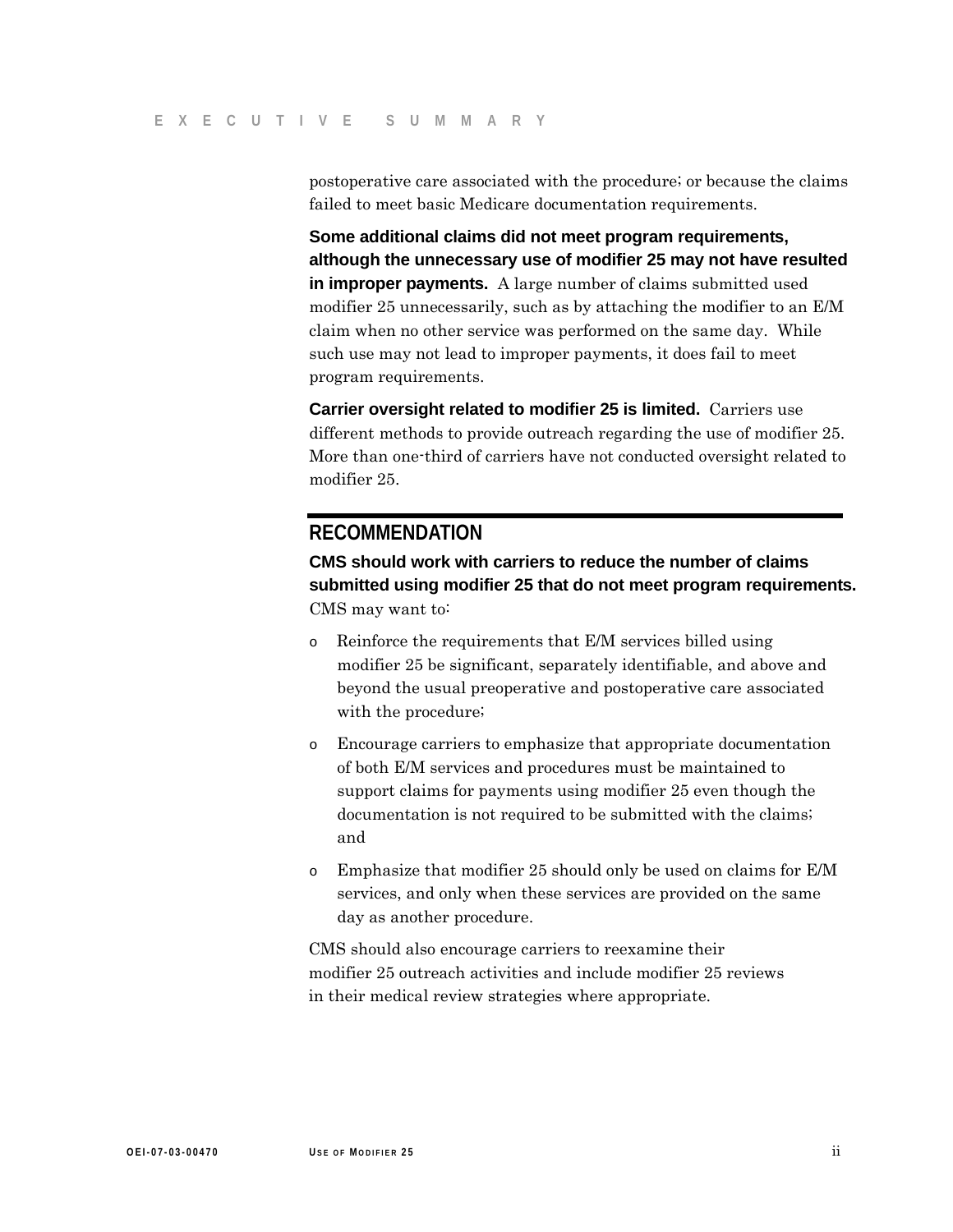# **AGENCY COMMENTS**

CMS concurred with the OIG recommendations and indicated that it recently made significant efforts to educate the provider community about the need for documentation to support services billed to the Medicare program. CMS noted that it will inform contractors of the OIG findings so they can take any appropriate actions. CMS will also modify the "Medical Claims Processing Manual" to clarify that appropriate documentation must be maintained to support claims for payments, even though providers are not required to submit the documentation with the claim. CMS indicated that it will explore the potential to place greater emphasis on modifier 25 outreach activities and include the modifier in contractor medical review strategies.

CMS did note that the majority of improper payments reported stemmed from instances in which the provider failed to furnish the documentation necessary to determine the medical necessity of the service, rather than uncertainty about the guidelines for using modifier 25. Nonetheless, CMS indicates it will explore options to reinforce or emphasize the requirements for using modifier 25.

# **OFFICE OF INSPECTOR GENERAL RESPONSE**

OIG appreciates CMS's comments on the draft report and recognizes its efforts to educate the provider community and contractors regarding the need for documentation to support services billed to Medicare. However, OIG believes it is important to note that additional improper payments may have been made, and that without proper documentation OIG was unable to determine if services were provided and whether these payments were appropriate.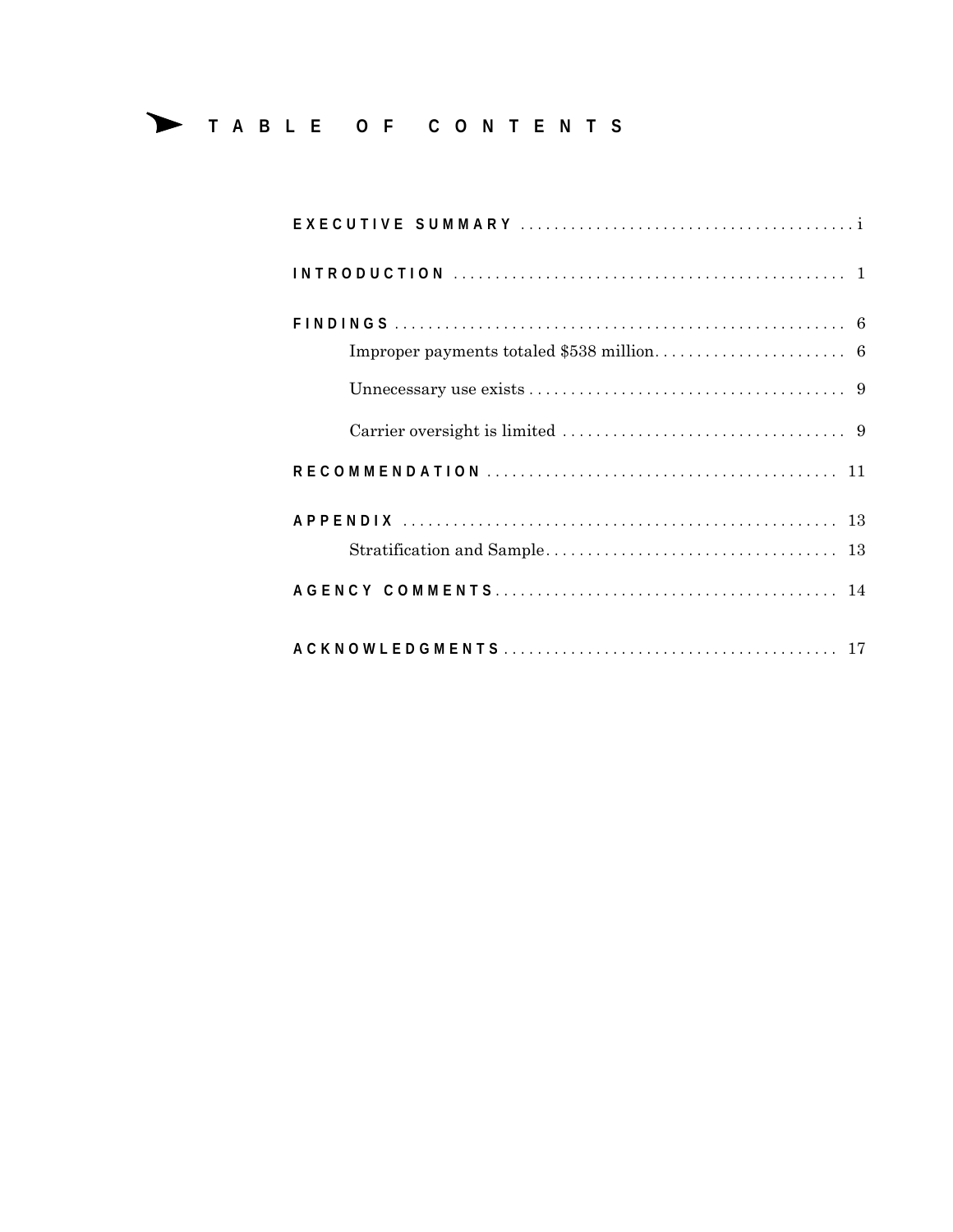# **OBJECTIVE**

To determine the extent to which use of modifier 25 meets Medicare program requirements.

# **BACKGROUND**

Evaluation and management (E/M) services that are necessary for the performance of a medical procedure (for example, assessing the site/condition of the problem area, explaining the procedure, and obtaining informed consent) are included in Medicare payments for the procedure.1 However, if a provider performs an E/M service on the same day as a procedure that is significant, separately identifiable, and above and beyond the usual preoperative and postoperative care associated with the procedure, the provider may attach modifier 25 to the E/M service claim<sup>2</sup> to facilitate billing and to allow separate payment for the E/M service. 3 In calendar year 2002, Medicare allowed \$1.96 billion for approximately 29 million services billed using modifier 25.

#### **Required Documentation**

Although providers are not required to provide supporting documentation when submitting claims using modifier  $25<sup>4</sup>$ , they must furnish "such information as may be necessary in order to determine the amounts due" to receive Medicare payment.5 Medical record documentation should include:

o Clinical information confirming that the E/M service billed was above and beyond the E/M services included in the procedure, 6

<sup>1 &</sup>quot;CPT Assistant," Vol. 8, Issue 9, September 1998.

<sup>2</sup> Within a single claim, multiple line items for individual services and procedures may be billed. OIG uses the term "claim" generically to refer to claims and claim line items.

<sup>3</sup> CMS's "Internet-Only Manual, Educational Resource Web Guide," CMS Manual System, Publication 100-4, Medicare Claims Processing, Chapter 12, § 40.2 Billing Requirements for Global Surgeries, A-Procedure Codes and Modifiers, 8-Significant Evaluation and Management on Day of Procedure.

<sup>4</sup> Medicare Program; Revisions to Payment Policies Under the Physician Fee Schedule for Calendar Year 2000, 56 Fed. Reg. 59502–59603 (1990).

<sup>5</sup> Social Security Act, § 1833 (e). "No payment shall be made to any provider of services or other person under this part unless there has been furnished such information as may be necessary in order to determine the amounts due . . . "

<sup>6 &</sup>quot;CPT Assistant," Vol. 8, Issue 9, September 1998.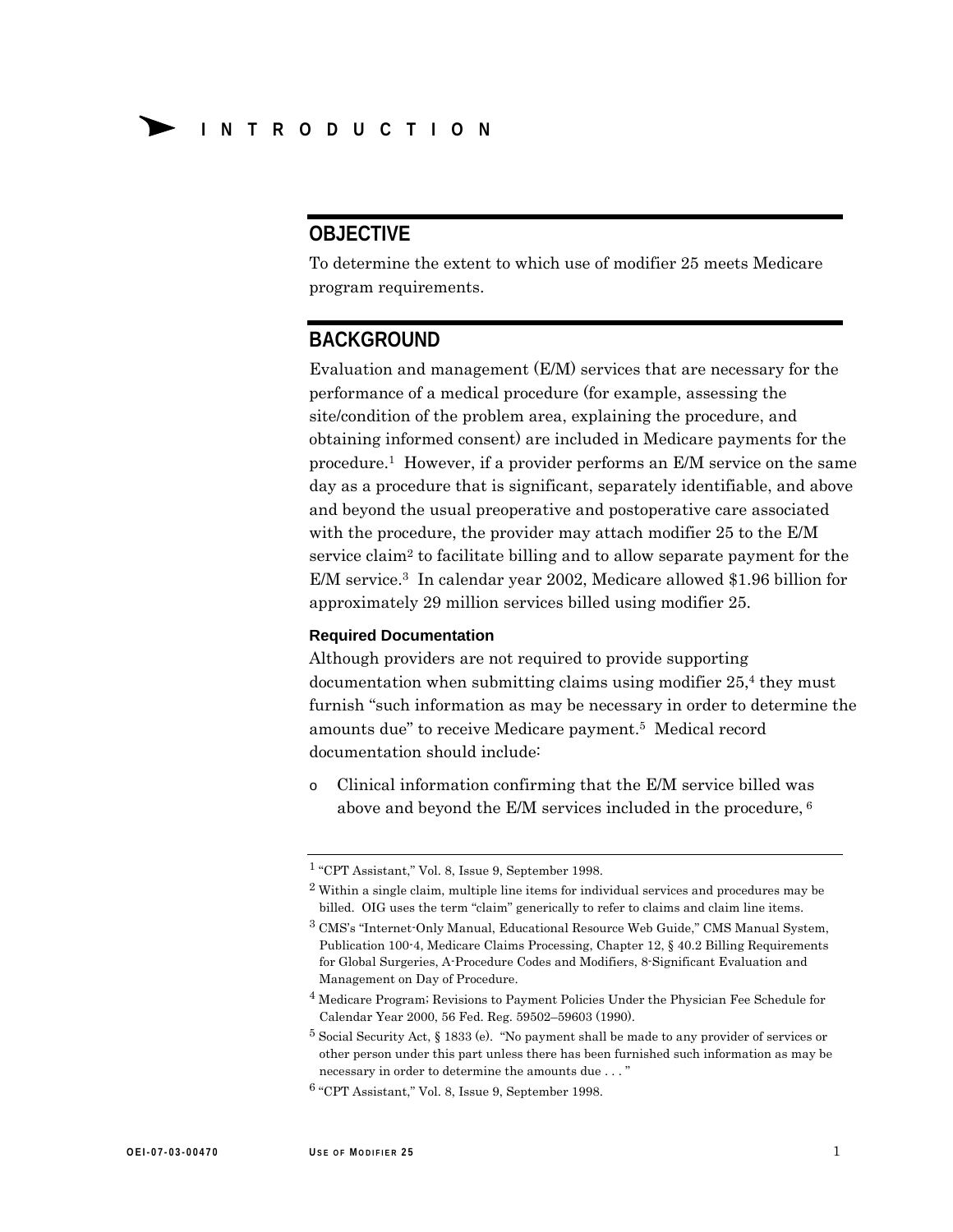- o Information to support that the provider submitting the claims for payment is the same provider that furnished both the medical procedure(s) and the E/M service,7 and
- o Information indicating that a single beneficiary received both the medical procedure(s) and the E/M service billed.

Modifier 25 should be used only with the E/M service portion of the Medicare claim. Procedures submitted in conjunction with an E/M service do not need modifier 25 in order to be paid. <sup>8</sup> Therefore, even if used appropriately for every encounter a provider has with every patient (one surgical procedure and one E/M service), modifier 25 should be used on no more than 50 percent of items billed.

#### **Guidance and Outreach**

Guidance to providers regarding the use of modifier 25 is available through a variety of sources, such as newsletters, bulletins, and letters from contractors and the Centers for Medicare & Medicaid Services (CMS). However, the governing source for determining appropriate payment is CMS's "Internet-Only Manual."9 Chapter 12, section 40.2 of the manual states:

Modifier 25 is used to facilitate billing of evaluation and management services on the day of a procedure for which separate payment may be made. It is used to report a significant, separately identifiable evaluation and management service performed by the same physician on the day of a procedure. The physician may need to indicate that on the day a procedure or service that is identified with a [Current Procedural Terminology] code was performed, the patient's condition required a significant, separately identifiable evaluation and management service above and beyond the usual preoperative and postoperative care associated with the procedure or service that was performed.

In addition, CMS allows providers to use the Current Procedural Terminology (CPT) Manual, published by the American Medical Association, as a source of information regarding the use of modifier 25. The CPT Manual contains detailed descriptions of the procedure codes

<sup>7</sup> Social Security Act, § 1833 (e).

<sup>8</sup> CMS's "Internet-Only Manual," Pub. 100-4, Medicare Claims Processing, chapter 12.

<sup>&</sup>lt;sup>9</sup> Department of Health and Human Services, CMS, "Internet-Only Manual," retrieved March 7, 2005, from http://www.cms.hhs.gov/manuals/cmsindex.asp.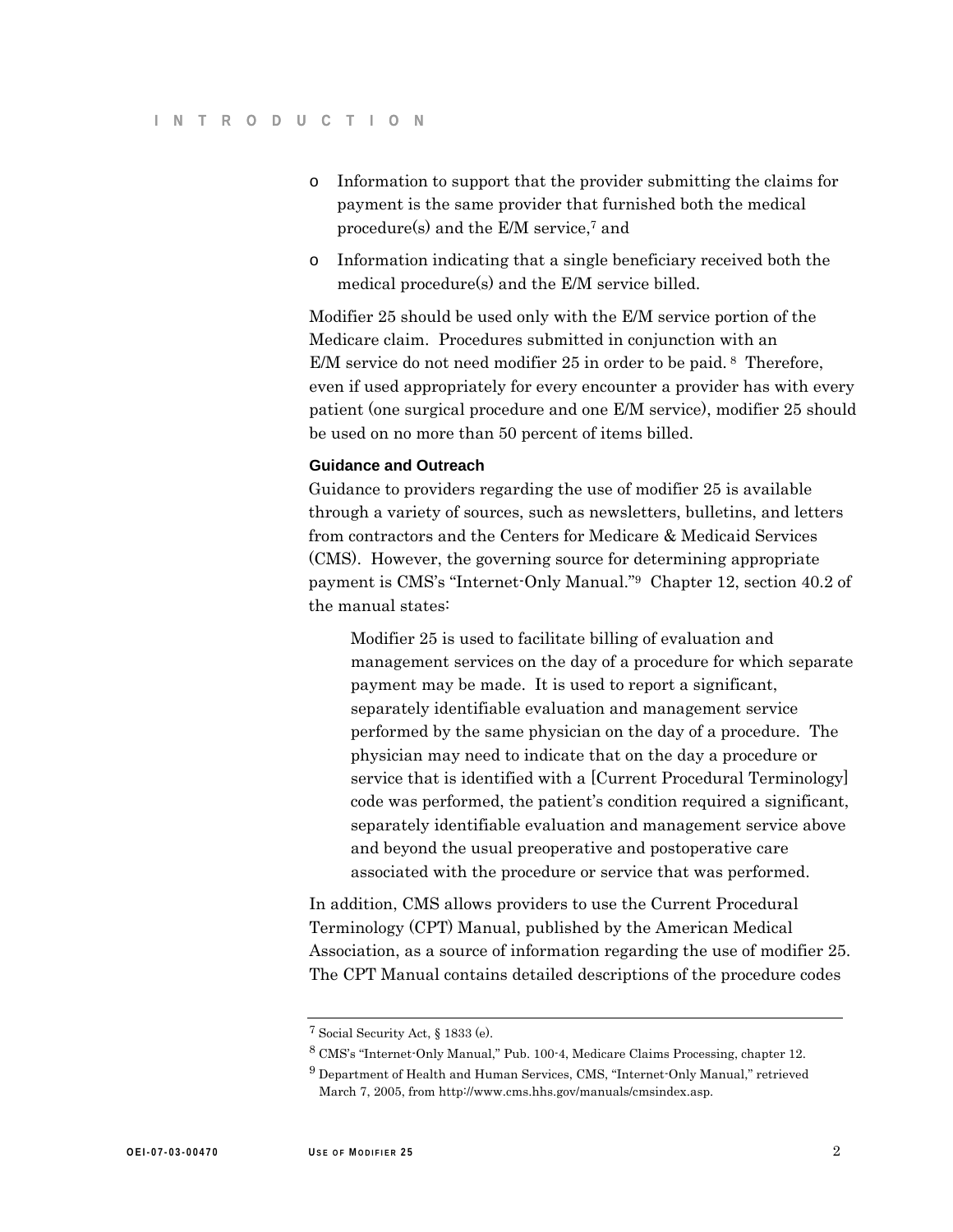and modifiers that providers use to submit claims for reimbursement to Medicare.

Medicare contractors that pay Part B claims, which are called carriers, issue guidance to providers regarding modifier 25 through carrier websites, newsletters, and workshops. Carriers also conduct outreach activities to help educate providers about Medicare policies, including modifier 25. Carriers may communicate directly through e-mails or letters, conduct local provider education and training programs, publish newsletters, and conduct provider communication meetings.

### **Oversight**

CMS requires carriers to conduct oversight of claims in their respective jurisdictions. Carriers prioritize their claims oversight activities based on the degree of risk to the Medicare program and available resources, and prepare an annual medical review strategy that they submit to CMS. Each carrier may choose whether modifier 25 is included in its annual review strategy. CMS allocates funds to conduct the reviews based on each carrier's past review volume. Carriers are asked to then prioritize their workloads and perform reviews within that target budget amount.

# **METHODOLOGY**

#### **Literature Review**

The Office of Inspector General (OIG) reviewed reports and other documents related to modifier 25 published by CMS, Medicare carriers, OIG, the Government Accountability Office, and other organizations (such as provider groups, journals, and industry newsletters).

#### **Interviews**

OIG conducted structured interviews with staff in CMS central and regional offices regarding their oversight of modifier 25 use. OIG also conducted structured interviews with medical review and provider education staff at all 24 carriers contracting with Medicare at the time of the review. Carrier interviews focused on the carriers' understanding of the definition of modifier 25 and the outreach and oversight they had conducted related to this modifier.

#### **Electronic Claims Review and Sample Selection**

OIG obtained all 2002 Medicare Part B provider claims from the CMS National Claims History file. From this file, OIG identified all allowed claims for services billed with modifier 25 and merged these claims with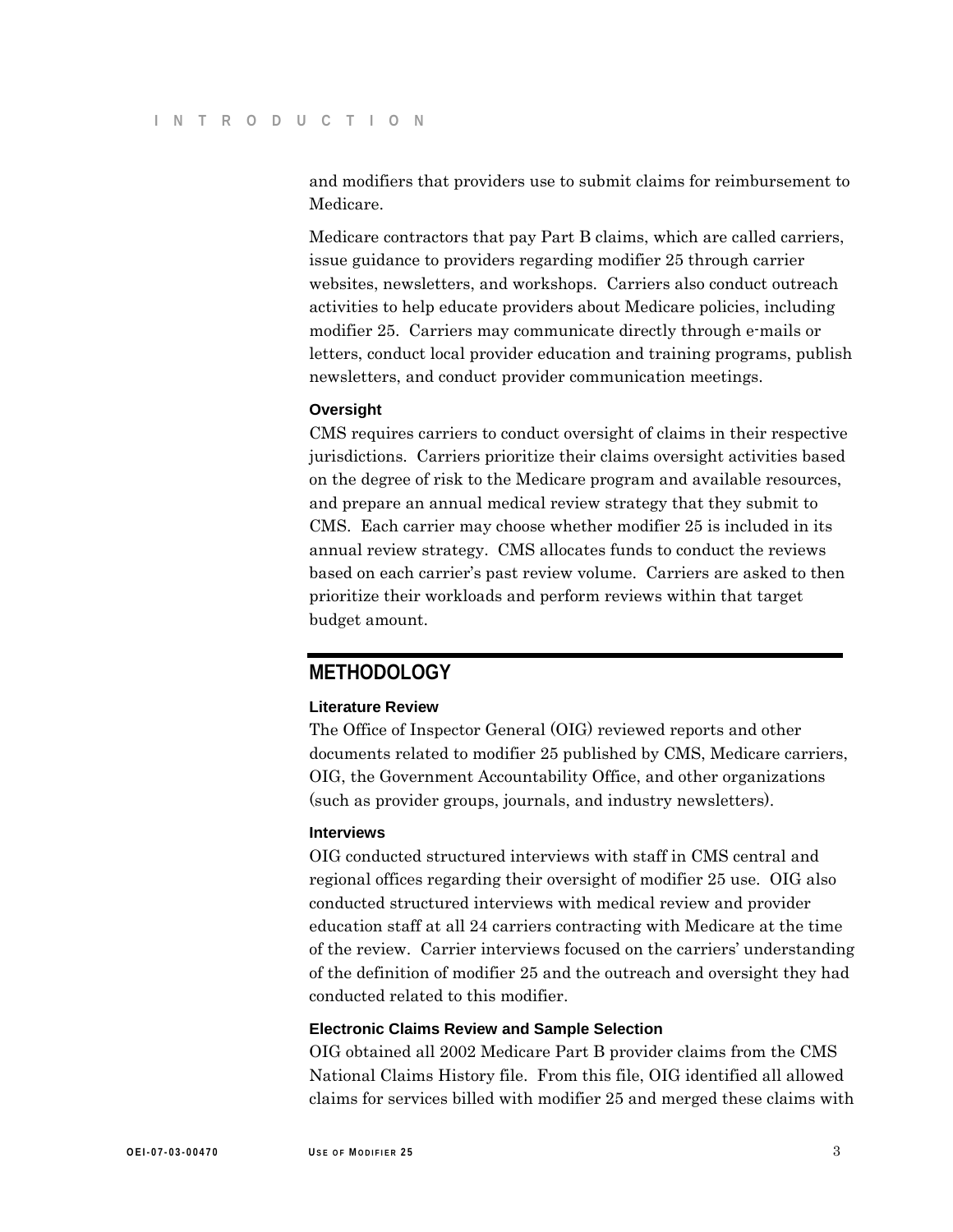the Physician Identification Master Record. OIG then determined each provider's proportion of modifier 25 use, based on all claims each provider submitted, which was used later in determining the sample for medical review.

OIG divided claims submitted with modifier 25 into two groups: those that had no other claim for the same beneficiary on the same day for the same provider and those that did.

Physicians who submitted claims included in the first group used modifier 25 unnecessarily because no other claims were submitted for the beneficiaries on the dates of those services.

From the second group, OIG excluded all providers submitting fewer than 25 claims using modifier 25 and those whose proportion of modifier 25 use was less than 1 percent, due to the low risk these providers pose.

OIG grouped the remaining 24.8 million claims into six strata based on the provider's proportion of modifier 25 use and volume of claims. OIG then randomly selected 75 claims from each of the six strata to create a sample of 450 claims. The appendix provides an overview of the six strata.

#### **Medical Record Request**

For each of the 450 sampled claims, OIG requested the provider identified to provide all medical records for services rendered to the beneficiary on the date of service listed. OIG achieved a 92 percent (415/450) response rate to the request for medical records. This response rate was spread across all six strata.

For the remaining 35 providers, either OIG received no response to the requests for medical records or requests were returned because of invalid addresses. OIG attempted to identify alternative addresses for these providers by consulting Medicare contractors, the Unique Provider Identification Number Registry Web site, State licensing boards for the provider's State of practice, and State licensing boards in contiguous States. OIG then mailed a request to each address identified. When telephone numbers were available, OIG also attempted to contact these providers by telephone.

Through these efforts, OIG was able to obtain valid addresses for 14 of the remaining 35 providers. OIG made at least four attempts to contact each of these providers, two or more of which were made via certified mail to each valid address identified. OIG received return receipts for these 14 providers, indicating that they received the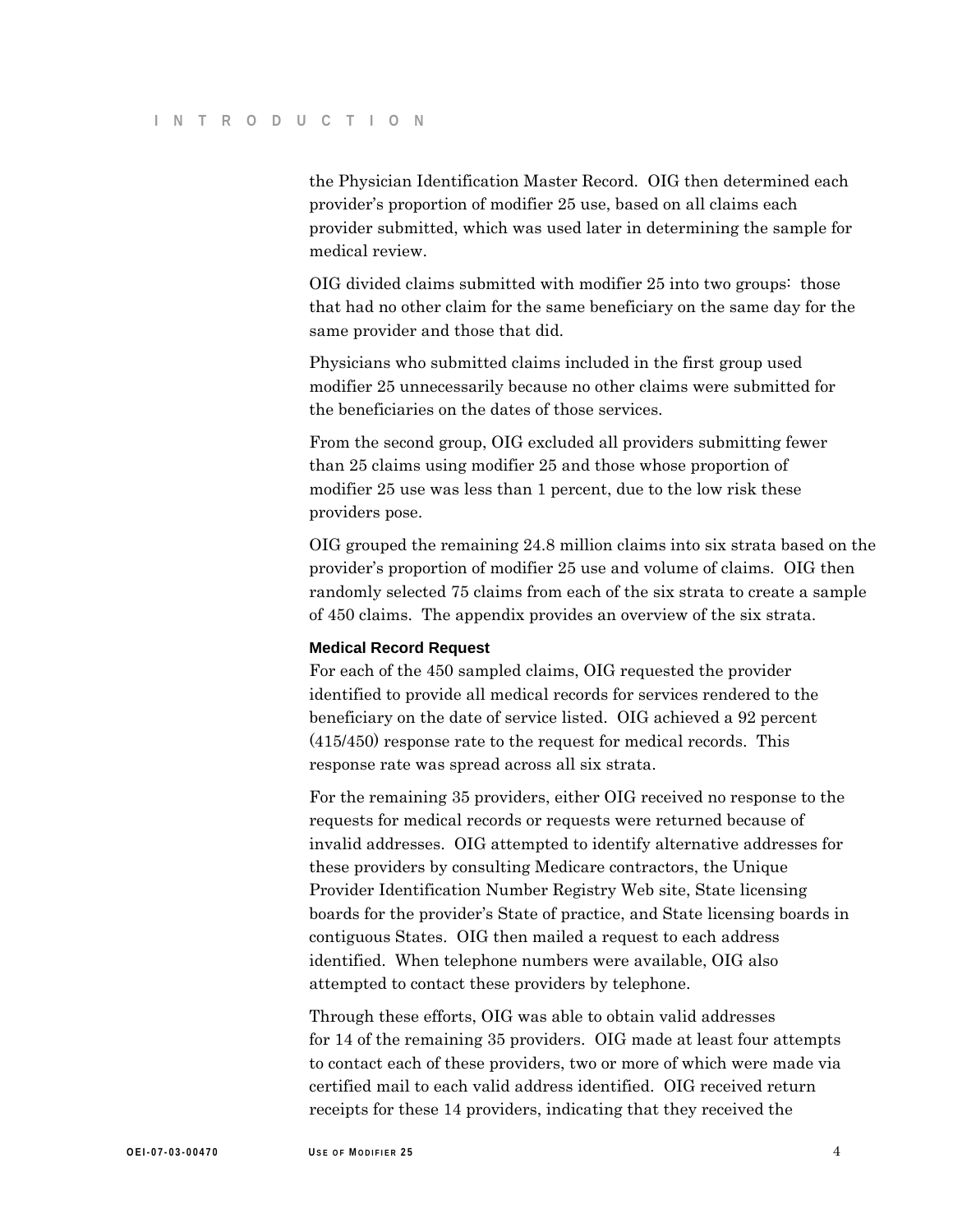request. OIG did not receive the requested documents from 13 of these providers. One provider submitted documentation after the completion of the data collection and review, and was therefore included in the 14 providers who did not respond to the OIG request. Two providers refused to provide medical records because they no longer maintained the records in question. One provider had retired and forwarded all medical records to his patients; the other was a physical therapist providing services to the patients of a provider OIG was unable to contact.

OIG was unable to obtain valid addresses or telephone numbers for 18 providers and unable to contact 1 additional provider. These 19 providers were not included in the analysis. Providers for 431 of the 450 sampled claims had the opportunity to respond and were included in the analysis.

#### **Medical Record Review**

OIG contracted with certified professional coders who used the medical records received from providers to determine whether the use of modifier 25 met program requirements. One of two coders reviewed each sampled record using a data collection instrument specifically designed for this study. This data collection instrument was based on the CMS definition of modifier 25 in the "Internet-Only Manual," Chapter 12, section 40.2. CMS approved the instrument prior to use. After the initial coding review, a second coder reviewed each completed data collection instrument to be sure that the initial coder addressed each question correctly and clearly explained the results from a coding perspective. The project manager, a registered nurse with 18 years' experience, also conducted a quality assurance evaluation of all reviews to ensure that the answers to questions were complete, consistent, and clearly communicated. In addition, interrater reliability testing was conducted on a 5-percent sample of the reviews. This means that for 5 percent of the records reviewed, the source medical record was rereviewed by a second coder in addition to the review done by the primary reviewer. Results of the second review were then compared with the original review to ensure that the coders were in agreement.

#### **Standards**

This study was conducted in accordance with the "Quality Standards for Inspections" issued by the President's Council on Integrity and Efficiency and the Executive Council on Integrity and Efficiency.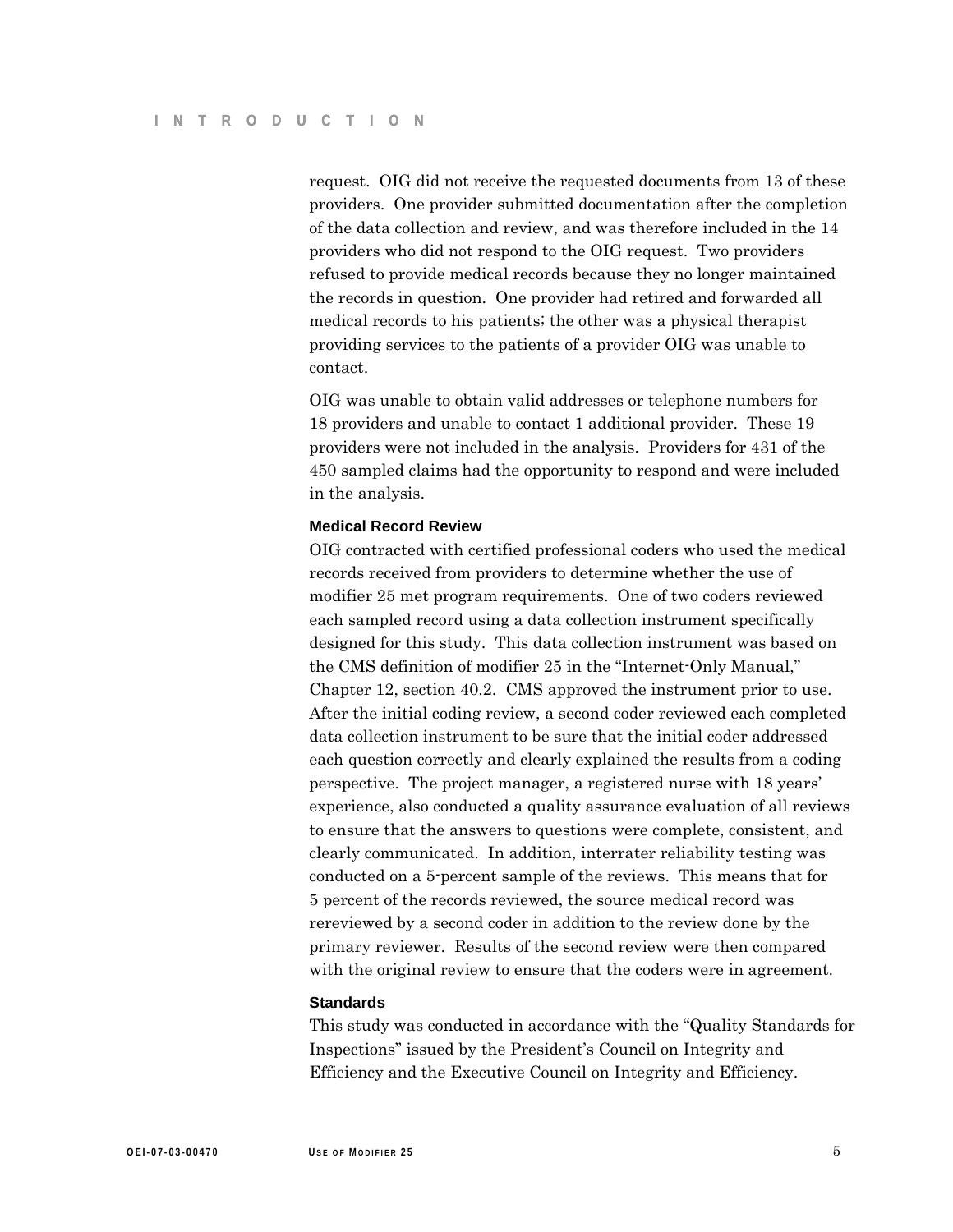

**Thirty-five percent of claims using modifier 25 that Medicare allowed in 2002 did not meet program requirements, resulting in \$538 million in improper payments**  In 2002, Medicare should not have allowed payments for 35 percent of claims for E/M services billed using modifier 25. These claims totaled

\$538 million in improper payments that Medicare and/or beneficiaries made. The payments were improper because the services were deemed (1) noncovered because they did not meet the requirements for use of modifier 25 or (2) undocumented due to failure to meet basic Medicare documentation requirements under section 1833(e) of the Social Security Act (the Act).10 These claims were distributed across strata, provider specialty types, and the Medicare carriers that allowed the claims. See Table 1 below for a summary of the improper payments.

| Table 1: Improper Payments for Claims Using Modifier 25 |                                                    |                              |                                 |                            |                                 |                          |  |  |  |  |  |
|---------------------------------------------------------|----------------------------------------------------|------------------------------|---------------------------------|----------------------------|---------------------------------|--------------------------|--|--|--|--|--|
| <b>Basis for Improper Payment</b>                       |                                                    |                              | Sample                          | <b>Weighted Projection</b> |                                 |                          |  |  |  |  |  |
|                                                         |                                                    | Number of<br><b>Services</b> | <b>Services</b><br>(Proportion) | <b>Allowed</b><br>Amount   | <b>Services</b><br>(Proportion) | <b>Allowed</b><br>Amount |  |  |  |  |  |
| Noncovered                                              | Failed to meet modifier 25<br>requirements         | 9                            | 0.02                            | \$469.75                   |                                 |                          |  |  |  |  |  |
| Undocumented                                            | Failed to document E/M<br>service and/or procedure | 116                          | 0.27                            | \$6,868.20                 |                                 |                          |  |  |  |  |  |
|                                                         | Missing identifying<br>information                 | 19                           | 0.04                            | \$1,202.72                 |                                 |                          |  |  |  |  |  |
|                                                         | Did not respond to request                         | 14                           | 0.03                            | \$1,127.51                 |                                 |                          |  |  |  |  |  |
| Total                                                   |                                                    | 158                          | 0.36                            | \$9,668.18                 | $0.35*$                         | \$538 million            |  |  |  |  |  |

Source: OIG medical review of claim line items billed with modifier 25 and allowed by Medicare in 2002 and 2005.

\* This percentage is projected and may therefore vary slightly from the sample proportion.

 $10$  These projected statistics use weights derived by dividing the population of an individual stratum by the number of sampled claims in that stratum. For the point estimate of 35 percent, the confidence interval at 95 percent is 28 to 40 percent. For the estimated dollar amount of \$538 million, the confidence interval at 95 percent is \$431 million to \$643 million.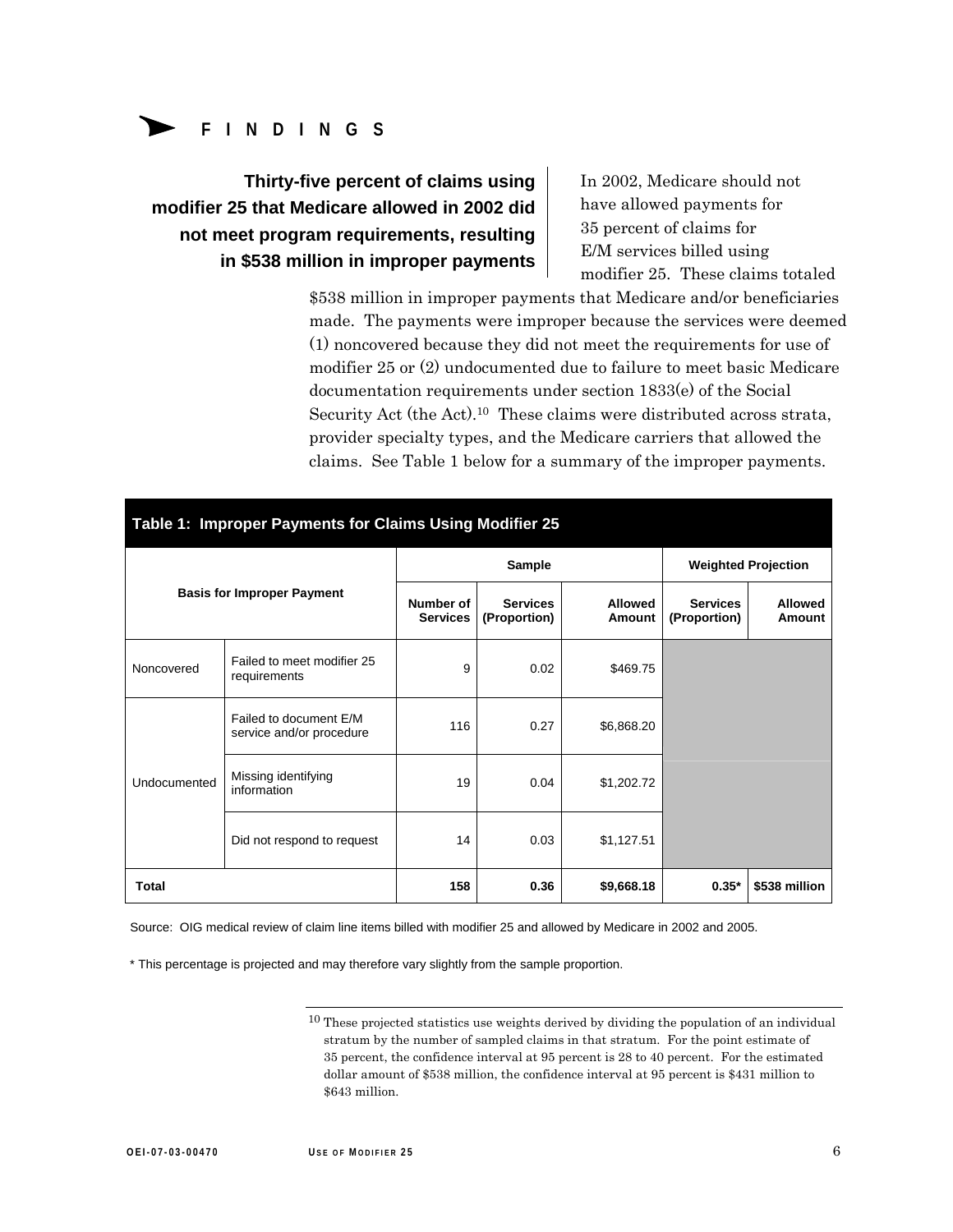### **Noncovered**

Medical reviewers determined that Medicare should not have allowed 2 percent (9/431) of the sampled claims reviewed because the E/M services for which payments were made did not meet the requirement that the services be significant, separately identifiable, and above and beyond the usual preoperative and postoperative care associated with the procedure. Therefore, these services were not covered.

For example, documentation for one of the records reviewed indicated that a Medicare beneficiary had returned for a nail debridement procedure after a previous visit. The patient's condition had been evaluated prior to the day of the procedure. The provider documented some E/M services the day of the procedure, but did not document any E/M services above and beyond the services necessary to perform the debridement on the day of the procedure. Therefore, payment for the separate E/M service should not have been allowed.

#### **Undocumented**

Providers failed to furnish documentation that met Medicare program payment requirements for 34 percent (149/431) of the sampled claims. These claims did not meet the requirements of section 1833(e) of the Act, which states that, to receive Medicare payment, providers must furnish "such information as may be necessary in order to determine the amounts due." The providers who submitted these claims failed to document E/M services and/or procedures, provided documentation that was missing identifying information, or failed to respond to OIG request(s) for documentation.

It is important to note that some of the undocumented claims might have fallen into the noncovered category had OIG received more complete documentation. For example, if a provider performed only a procedure but billed for both the procedure and an E/M service, the E/M service should not have been allowed. However, OIG could not determine if missing documentation was the result of the provider simply not supplying it, thus failing to meet the requirements of section 1833(e) of the Act, or because an E/M service did not meet program requirements. OIG grouped all cases involving missing documentation into the undocumented category.

*Failure to document E/M service and/or procedure*. Medical reviewers found that providers did not document the E/M services and/or procedures for 27 percent (116/431) of the sampled claims received from providers. For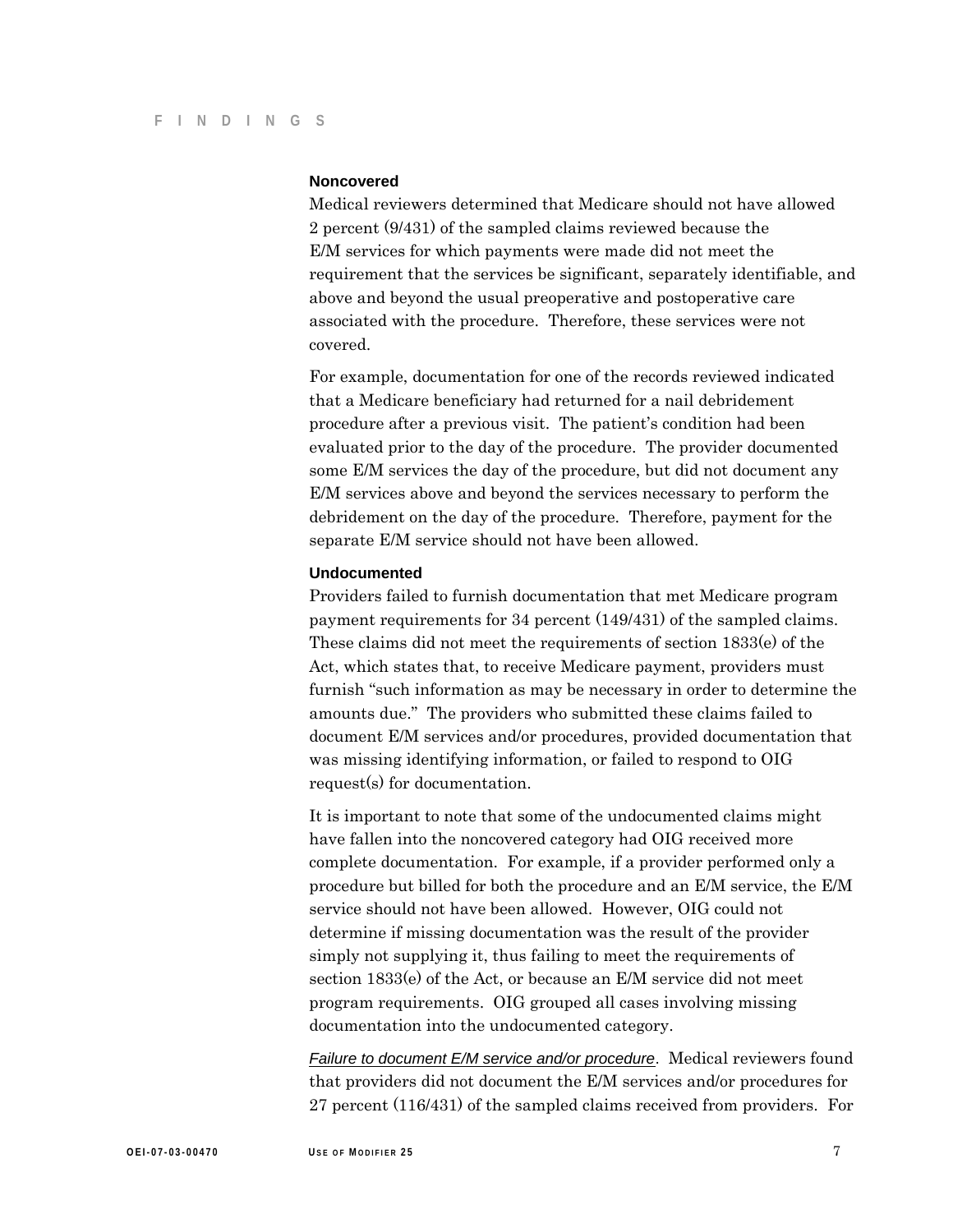example, documentation for one of the records reviewed indicated that a Medicare beneficiary presented for a flu shot. The provider submitted a claim for the flu shot and an E/M service, the latter using modifier 25. Both claims were allowed. The provider furnished documentation that a flu shot was provided, but no documentation to support the claim for a separate E/M service.

Another provider documented the E/M service provided to a beneficiary but did not document that the procedures were performed. In this instance, Medicare allowed the E/M service that was documented and four physical therapy procedures that were not documented. These physical therapy procedures were listed in the record as planned treatment, but there was no documentation that these procedures were actually performed. Without documentation of the procedures, Medicare should not have allowed these claims because it is impossible to determine if the procedures were provided and if the E/M service met program requirements.

*Missing identifying information.* Four percent (19/431) of the records reviewed were missing identifying information, such as the beneficiary or physician name, or a physician signature. Section 1833(e) of the Act states that providers must furnish information necessary to determine the amount of payment due. Without identifying information, reviewers cannot determine if the same provider furnished or the same beneficiary received both the procedure and the E/M service. Therefore, these records failed to meet basic documentation requirements and made it impossible to determine whether the use of modifier 25 met CMS requirements.

*Providers did not respond to requests for documentation.* Despite repeated requests, providers failed to furnish the documentation required to support payment for the E/M services and associated procedures for 3 percent (14/431) of the sampled claims. Therefore, Medicare should not have paid these claims because it is impossible to determine if the services were provided.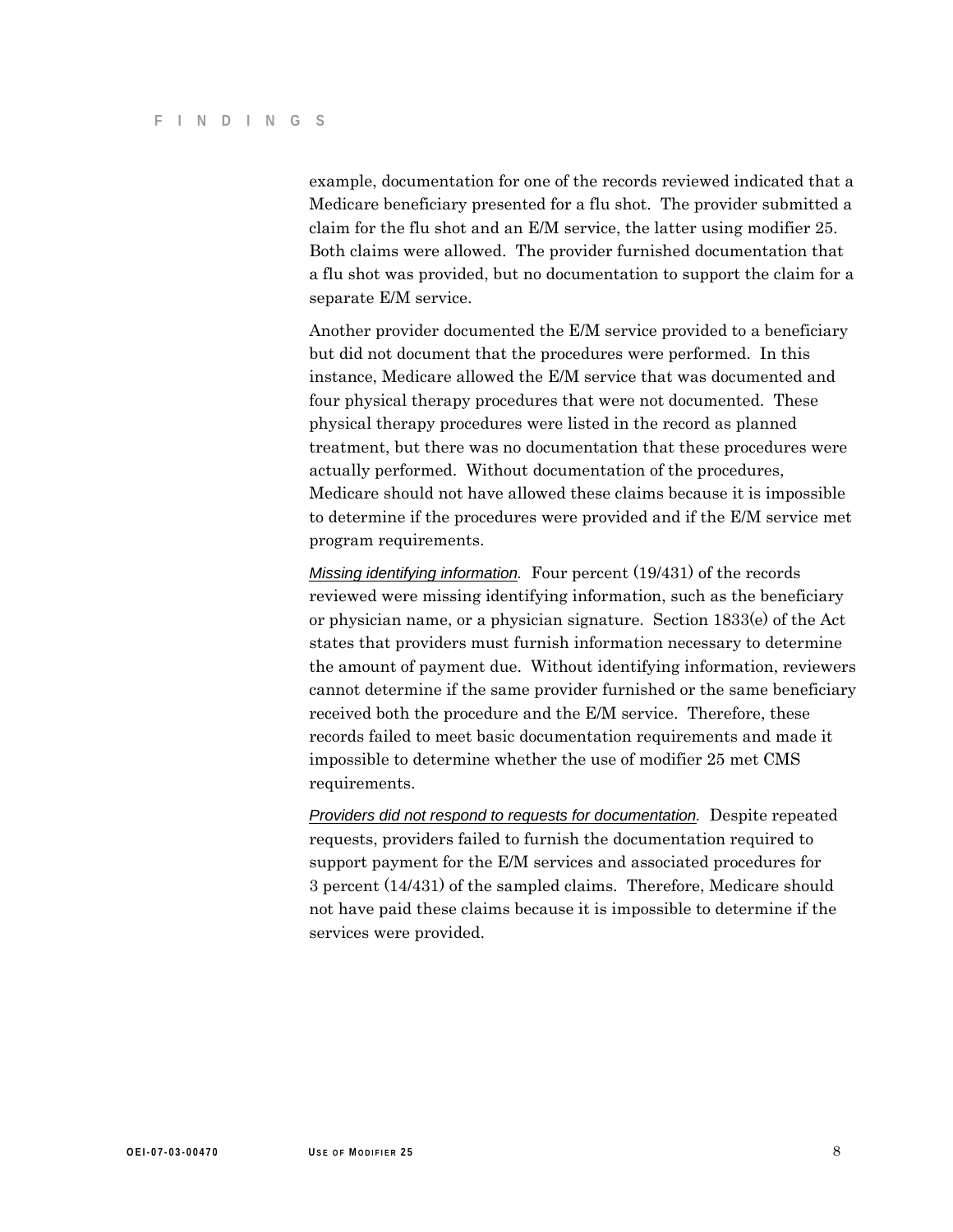# **Some additional claims did not meet program requirements, although the unnecessary use of modifier 25 may not have resulted in improper payments**

The primary study objective was to determine the extent to which the use of modifier 25 meets Medicare program requirements. However, in

developing the sample, OIG identified a large number of claims on which modifier 25 was used unnecessarily. While unnecessary use of modifier 25 does not always lead to improper payments, such use fails to meet program requirements.

In 2002, Medicare allowed 9 percent of all claims (2.6 million) using modifier 25 in which the provider billed for only one service on a single day. Because modifier 25 is to be used only with an E/M service that the same provider furnished on the same day as a procedure, the use of modifier 25 was unnecessary. These 2.6 million claims, submitted by 192,974 providers, were distributed among many specialty types and multiple carriers.11

Twenty-eight percent of all providers in the sample population used modifier 25 on more than 50 percent of their claims, thus using it unnecessarily. Modifier 25 should only be used with the E/M service portion of a Medicare claim and not on the procedure portion of the claim. Therefore, even if used properly for every encounter a provider has with every beneficiary, modifier 25 should be used on no more than 50 percent of services billed. Claims submitted for some providers included the modifier on every item billed to Medicare in 2002—both procedures and E/M services.

**Carrier oversight related to Carriers have many ways of modifier 25 is limited** communicating information to providers regarding modifier 25.

Carriers may communicate directly through e-mails or letters, conduct local provider education and training programs, publish newsletters, and conduct provider communication meetings. The majority of carriers reported using one or two of these channels.

<sup>11</sup> The number of providers was calculated by counting Unique Physician Identification Numbers listed on these claims.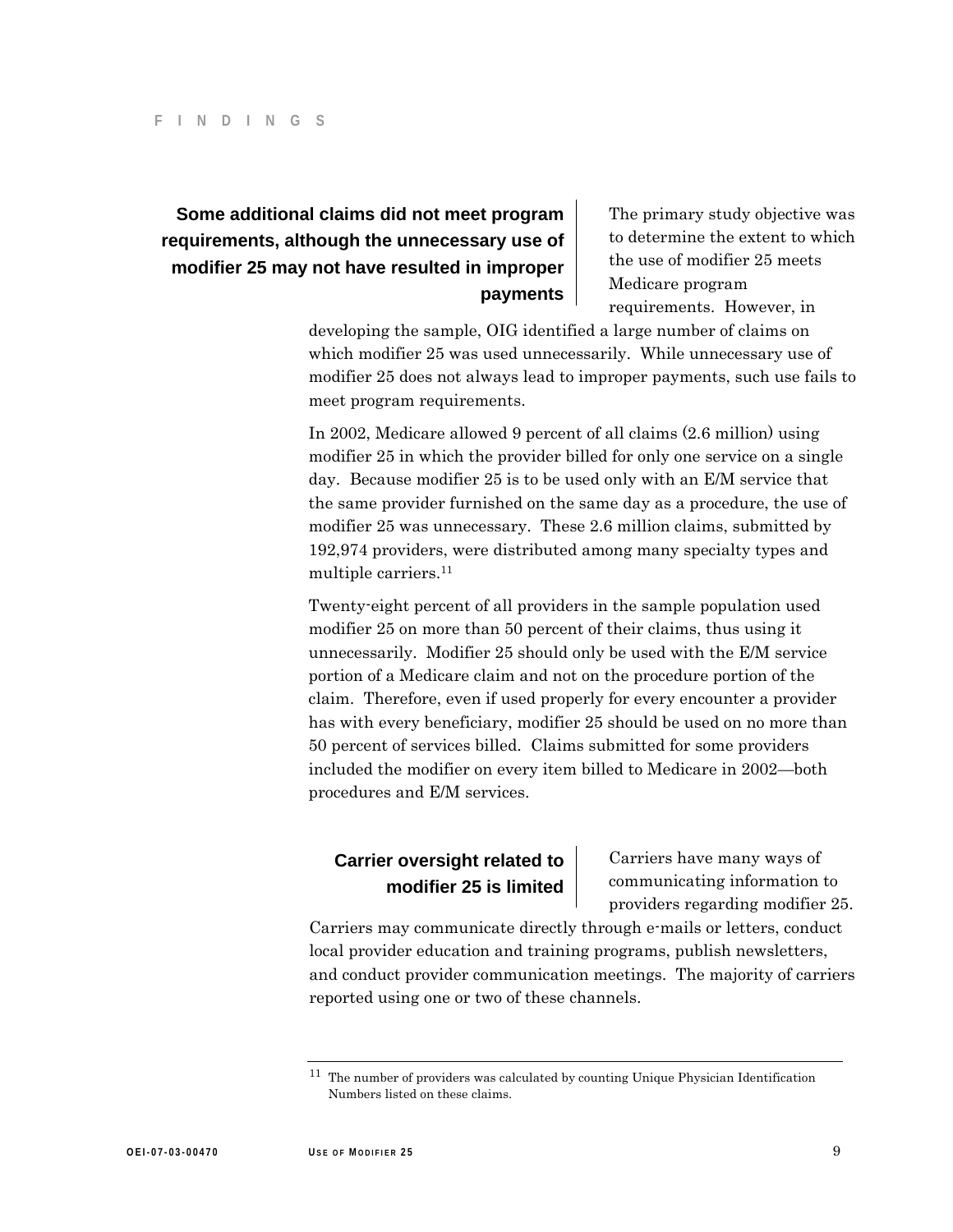Thirty-eight percent (9/24) of carriers reported that they have never conducted any review of modifier 25. These carriers indicated that the use of modifier 25 had not "risen to a level" to warrant inclusion in their medical review strategy, or that resource limitations prohibited them from doing so.

The remaining 15 carriers reported having conducted some type of review for modifier 25 at least once since 1998. Twelve carriers found improper use, and 10 of these reported high error rates. For example, one carrier reported an error rate of 39 percent, while another reported a 44 percent error rate. Despite these results, carriers indicated to us that modifier 25 reviews are not a priority.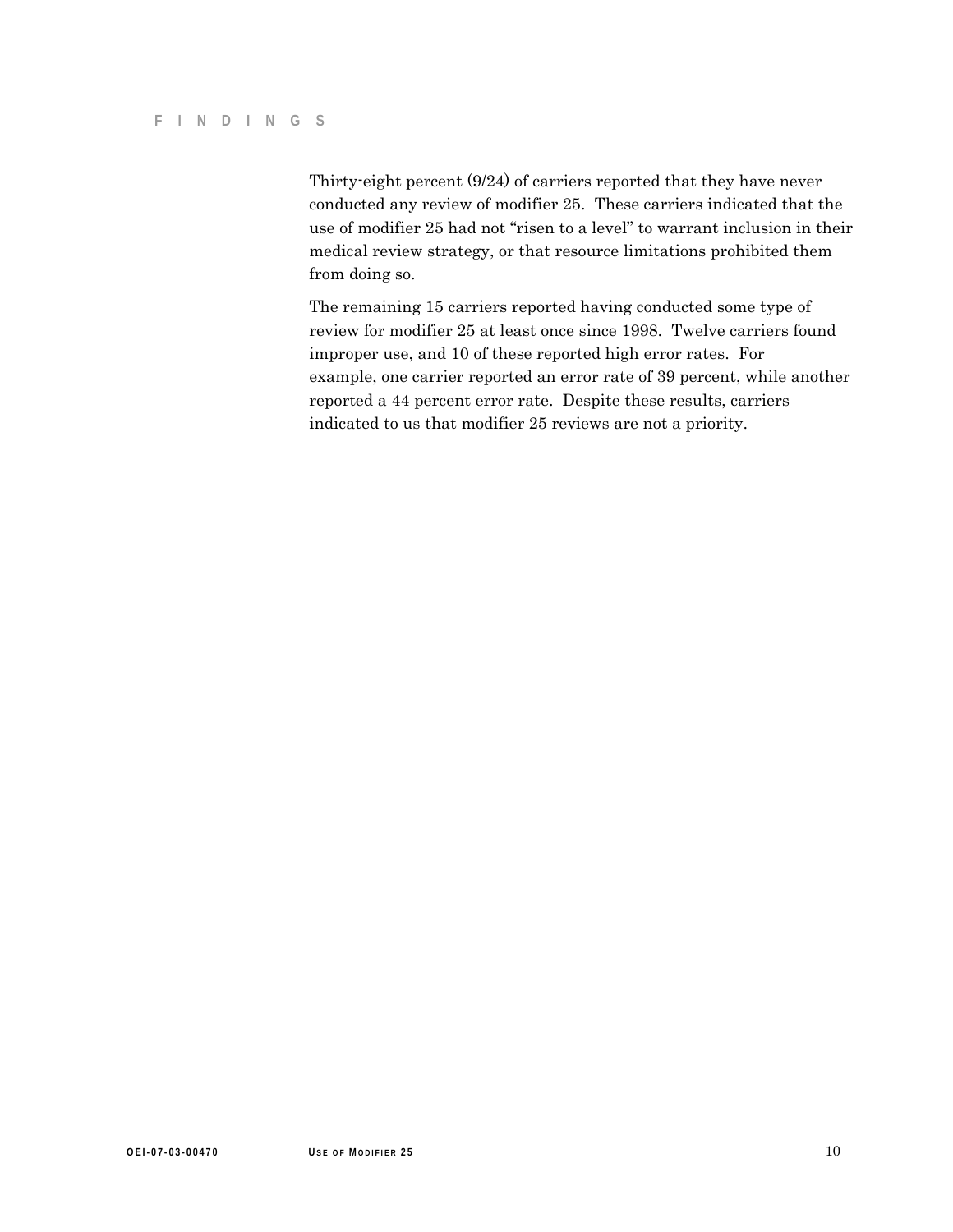In 2002, Medicare allowed \$538 million in improper payments for services billed using modifier 25. At the time of the review, carrier oversight was limited despite evidence of problems with modifier 25. Without changes, future Medicare expenditures related to modifier 25 remain at risk.

### **CMS should work with carriers to reduce the number of improper claims submitted using modifier 25.** CMS may want to:

- o Reinforce the requirements that E/M services billed using modifier 25 be "significant, separately identifiable" and "above and beyond the usual preoperative and postoperative care associated with the procedure;"
- o In its outreach to providers, encourage carriers to emphasize that appropriate documentation of both E/M services and procedures must be maintained to support claims for payments using modifier 25 even though documentation is not required to be submitted with the claims; and
- o Emphasize that modifier 25 should only be used on claims for E/M services, and only when these services are provided on the same day as another procedure.

CMS should also encourage carriers to reexamine their modifier 25 outreach activities and include modifier 25 reviews in their medical review strategies where appropriate.

# **AGENCY COMMENTS**

CMS concurred with the OIG recommendations and indicated that it had recently made significant efforts to educate the provider community about the need for documentation to support services billed to the Medicare program. CMS noted that it will inform contractors of the OIG findings so they can take any appropriate actions. CMS will also modify the "Medical Claims Processing Manual" to clarify that appropriate documentation must be maintained to support claims for payments, even though providers are not required to submit the documentation with the claim. CMS indicated that it will explore the potential to place greater emphasis on modifier 25 outreach activities and include the modifier in contractor medical review strategies.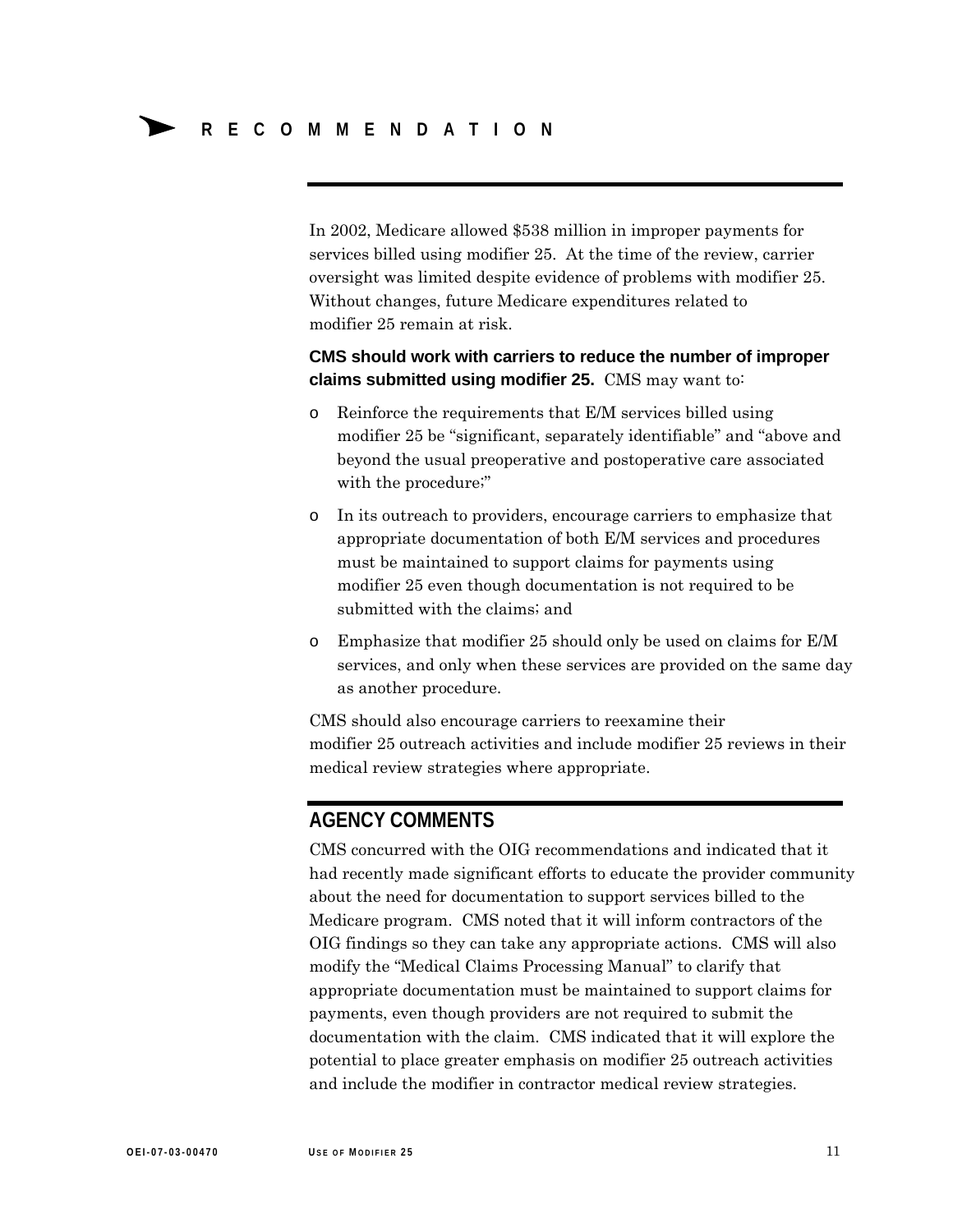CMS did note that the majority of improper payments reported stemmed from instances in which the provider failed to furnish the documentation necessary to determine the medical necessity of the service, rather than from uncertainty about the guidelines for using modifier 25. Nonetheless, CMS indicates it will explore options to reinforce or emphasize the requirements for using modifier 25. The full text of the agency's comments can be found in the "Agency Comments" section of this report.

# **OFFICE OF INSPECTOR GENERAL RESPONSE**

OIG appreciates CMS's comments to the draft report and recognizes its efforts to educate the provider community and contractors regarding the need for documentation to support services billed to Medicare. However, OIG believes it is important to note that additional improper payments may have been made, and that without proper documentation OIG was unable to determine whether services were provided and the appropriateness of some payments. OIG made changes to the report in response to CMS's technical comments.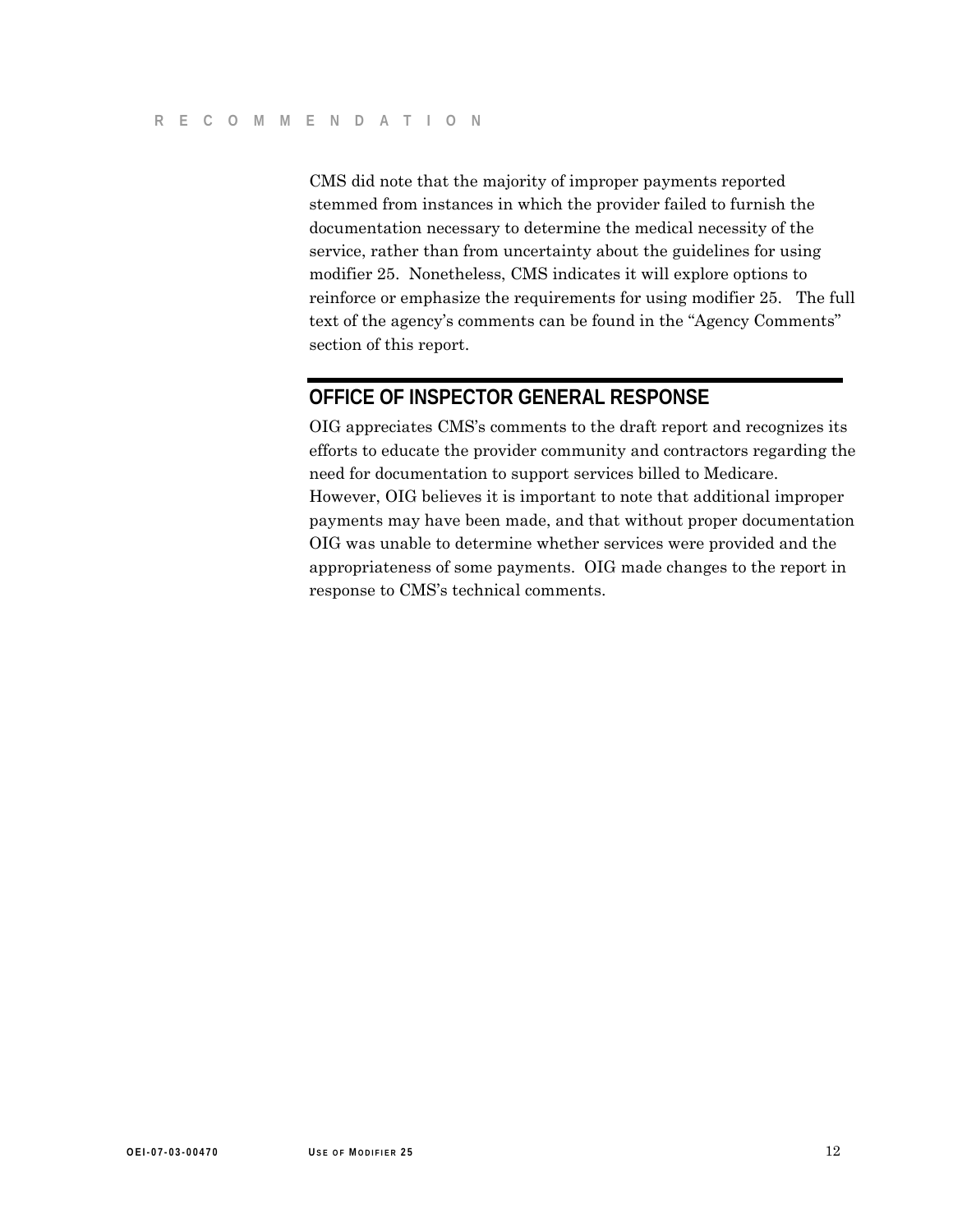

Stratification of Medical Review Sample Based on Claims Submitted Using Modifier 25 That Medicare Allowed in 2002

| <b>Stratum Based on Volume of</b><br><b>Claims and the Proportion of</b><br>a Provider's Allowed Claims<br><b>Submitted Using Modifier 25</b> |                                             | <b>Number of</b><br><b>Claims in</b><br><b>Sample</b><br><b>Universe</b> | Percentage<br>of Claims<br>in Sample<br><b>Universe</b> | <b>Allowed</b><br><b>Dollars for</b><br><b>Claims in</b><br><b>Sample</b><br><b>Universe</b> | <b>Stratum</b> |
|-----------------------------------------------------------------------------------------------------------------------------------------------|---------------------------------------------|--------------------------------------------------------------------------|---------------------------------------------------------|----------------------------------------------------------------------------------------------|----------------|
| 100 Percent                                                                                                                                   | Top 10 percent based<br>on number of claims | 64,841                                                                   | 0.3%                                                    | \$4 million                                                                                  |                |
|                                                                                                                                               | Remaining 90<br>percent                     | 55,767                                                                   | 0.2%                                                    | \$3.6 million                                                                                | 2              |
| 50 percent to<br>less than<br>100 percent                                                                                                     | Top 10 percent based<br>on number of claims | 2.9 million                                                              | 12%                                                     | \$168.2 million                                                                              | 3              |
|                                                                                                                                               | Remaining 90<br>percent                     | 4.1 million                                                              | 16.5%                                                   | \$262.7 million                                                                              | 4              |
| 20 percent to less than<br>50 percent                                                                                                         |                                             | 8.8 million                                                              | 35%                                                     | \$576.9 million                                                                              | 5              |
| 1 percent to less than 20 percent                                                                                                             |                                             | 8.9 million                                                              | 36%                                                     | \$623.7 million                                                                              | 6              |
| <b>Total</b>                                                                                                                                  |                                             | 24.8 million                                                             | 100%                                                    | \$1.6 billion                                                                                |                |

Source: OIG, stratification of 2002 Medicare modifier 25 claims, 2005.

Note: All providers submitting fewer than 25 claims using modifier 25 and those whose proportion of modifier 25 use was less than 1 percent were excluded because they posed a low risk.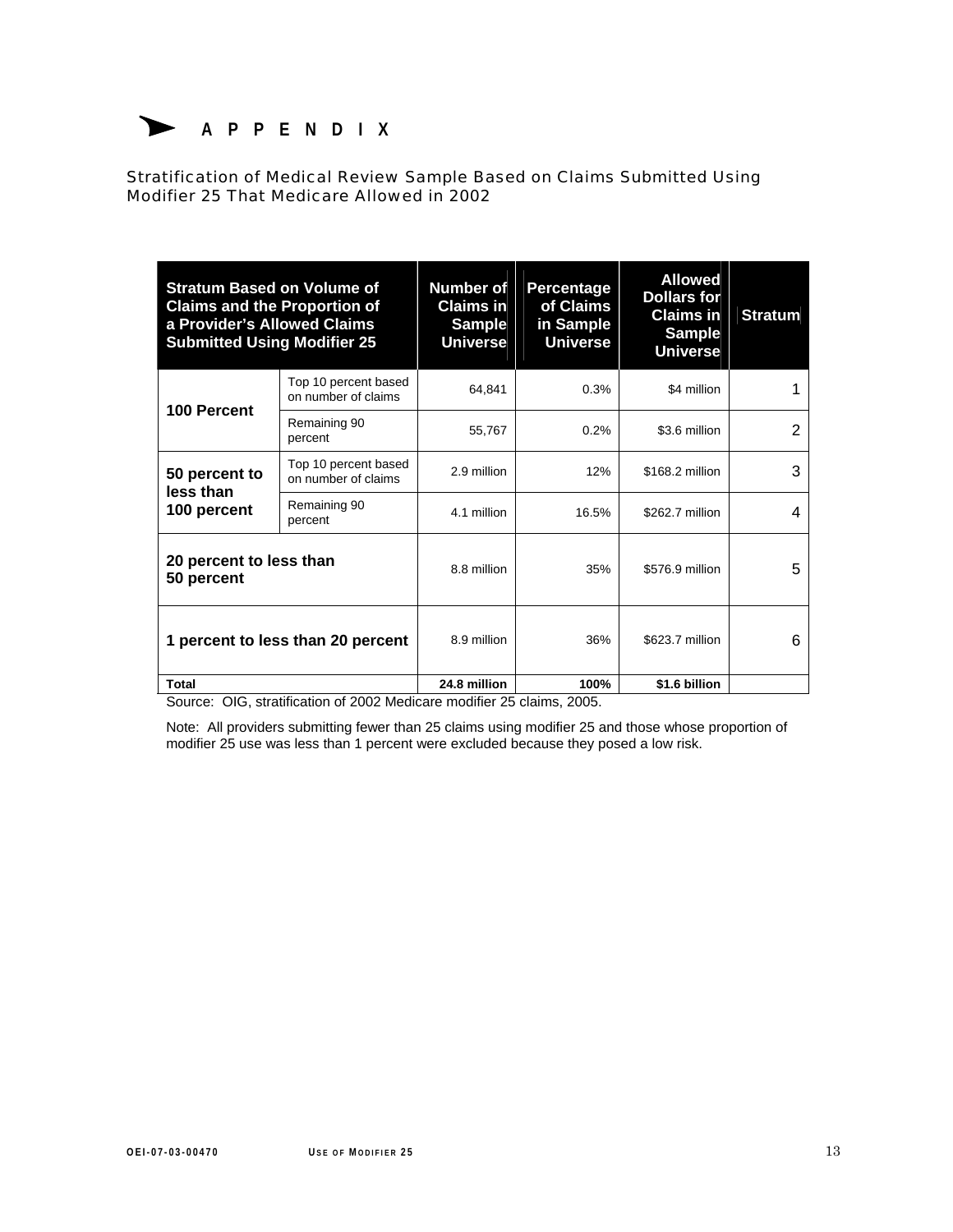# Δ **AGENCY COMMENTS**

DEPARTMENT OF HEALTH & HUMAN SERVICES Centers for Medicare & Medicaid Services Administrator Washington, DC 20201 OCT 18 2005 TO: Daniel R. Levinson Office of Inspector General <sub>Var</sub>t *(U*ulus Mark B. McClellan, M.D., Ph.D FROM: Administrator **SUBJECT:** Office of Inspector General's Draft Report: "Use of Modifier 25" (OEI-07-03-00470) Thank you for the opportunity to review and comment on the Office of Inspector General's (OIG) draft report entitled, "Use of Modifier 25." We appreciate the OIG's efforts to ensure Medicare's payments for services coded with Modifier 25 are appropriate. Medicare uses the Current Procedural Terminology (CPT) coding system of the American Medical Association (AMA) to identify the services or procedures performed by physicians and practitioners. The AMA CPT manual explains that a physician may need to indicate that on the day a procedure or service was performed, the patient's condition required a significant, separately identifiable evaluation and management (E/M) service above and beyond the other service provided, or beyond the usual preoperative and postoperative care associated with the procedure that was performed. The E/M service may be prompted by the symptom or condition for which the procedure and/or service was provided. As such, different diagnoses are not required for reporting of the E/M services on the same date. This circumstance may be reported by adding modifier 25 to the appropriate level of E/M service. The Centers for Medicare & Medicaid Services (CMS) policy regarding CPT modifier -25 are in the Medicare Claims Processing Manual, publication 100-04, chapter 12, section 30.6.6 (B). CMS policy for use of modifier 25 mirrors the CPT instructions. The manual also states that carriers are to pay for an E/M service if the physician bills the service with the CPT modifier 25, without any other requirement for documentation unless certain conditions otherwise require this additional documentation. The manual also states if a carrier has conducted a specific medical review process and determined, after reviewing the data, that an individual or a group has high use of modifier 25 compared to other physicians; has done a case-by-case review of the records to verify that the use of modifier 25 was inappropriate; and has educated the individual or group; the carrier may impose prepayment screens or documentation requirements for that provider or group.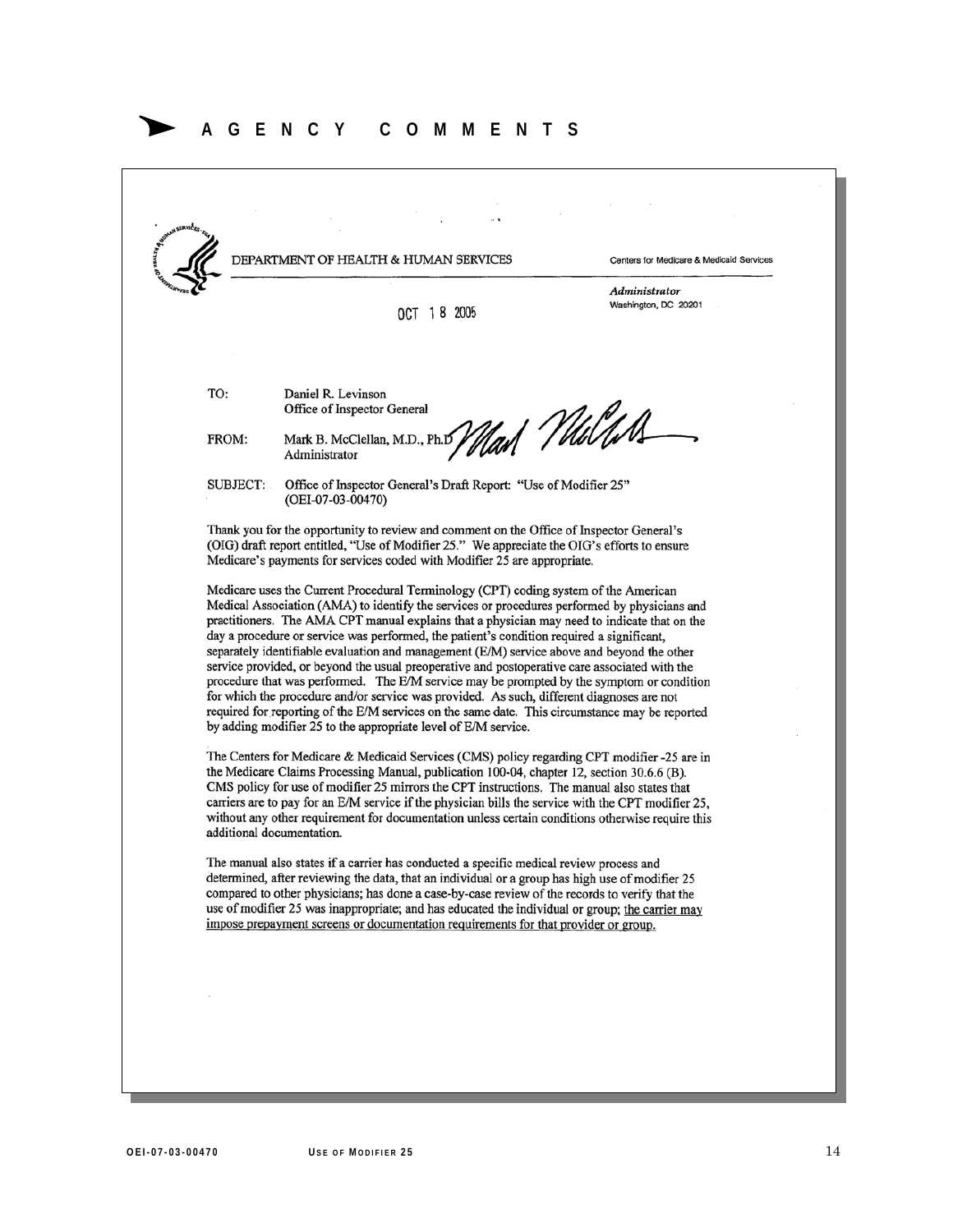#### Page 2 - Daniel R. Levinson

The OIG's draft report indicates that, in 2002, "Medicare should not have allowed \$538 million in improper payments for 35 percent of claims for E/M services billed using modifier 25." The OIG found the services should not have been separately billed with modifier 25 because the services were not significant, separately identifiable, and above and beyond the usual preoperative and postoperative care associated with the procedure; or because they failed to meet basic Medicare documentation requirements.

#### OIG Recommendation:

Reinforce the requirements that E/M services billed using modifier 25 be significant, separately identifiable, and above and beyond the usual preoperative and postoperative care associated with the procedure.

#### **CMS** Response:

We are concerned by the improper payments described in this report. As noted above, however, our instructions and the AMA's instructions clearly indicate modifier 25 should only be used for a significant, separately identifiable E/M service that is above and beyond the pre and postoperative work of the procedure. According to the OIG report, 2 percent of the sampled claims did not meet these criteria. The majority of the improper payments identified by the OIG were instances where the provider failed to furnish documentation necessary to determine the medical necessity of the service. Therefore, it does not appear the improper payments are primarily due to uncertainty about the guidelines for using modifier 25. Nonetheless, we will explore options to reinforce or emphasize the requirements for using modifier 25.

#### OIG Recommendation:

Encourage carriers to emphasize that appropriate documentation of both E/M services and procedures must be maintained to support claims for payments using modifier 25 even though the documentation is not required to be submitted with the claims.

#### **CMS** Response:

With respect to the lack of appropriate documentation found by the OIG, we agree with the recommendation that CMS should encourage carriers to emphasize that appropriate documentation must be maintained. It should be noted that CMS has recently put a significant effort into educating the provider community about the need for documentation. We will inform our contractors of these findings so they may take any appropriate actions in this regard. We will also modify chapter 12, section 30.6.6 (B) of the Medical Claims Processing Manual to clarify that appropriate documentation must be maintained to support claims for payments, even though the documentation is not required to be submitted with the claim.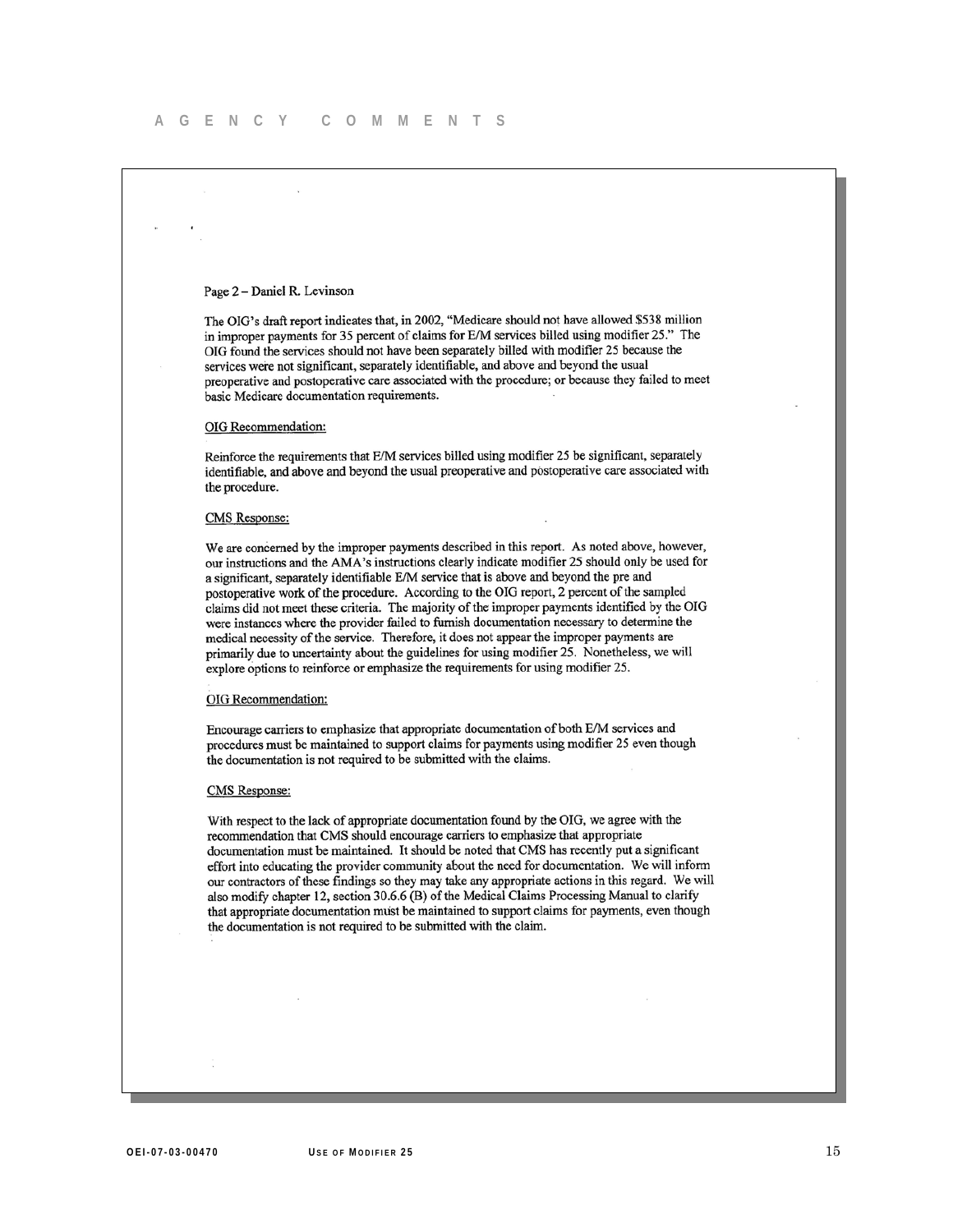Page 3 - Daniel R. Levinson

OIG Recommendation:

Emphasize that modifier 25 should only be used on claims for E/M services, and only when these services are provided on the same day as another procedure.

 $\sim$ 

**CMS** Response:

We also agree with the recommendation that CMS should encourage carriers to reexamine their<br>modifier 25 extractly still in the U.S. and the U.S. and the U.S. and the U.S. and the U.S. and the U.S. and the U.S. and the U.S. modifier 25 cutreach activities and include modifier 25 reviews in their medical review<br>strategies. The culturate include modifier 25 reviews in their medical review strategies. The only way to identify the lack of appropriate documentation found by the OIG is<br>strategies. The only way to identify the lack of appropriate documentation found by the OIG is budgles. The only way to definity the fack of appropriate documentation found by the OIG is<br>to review the medical records for these cases. Therefore, we intend to explore the potential to<br>to review the medical records place greater emphasis on this area.